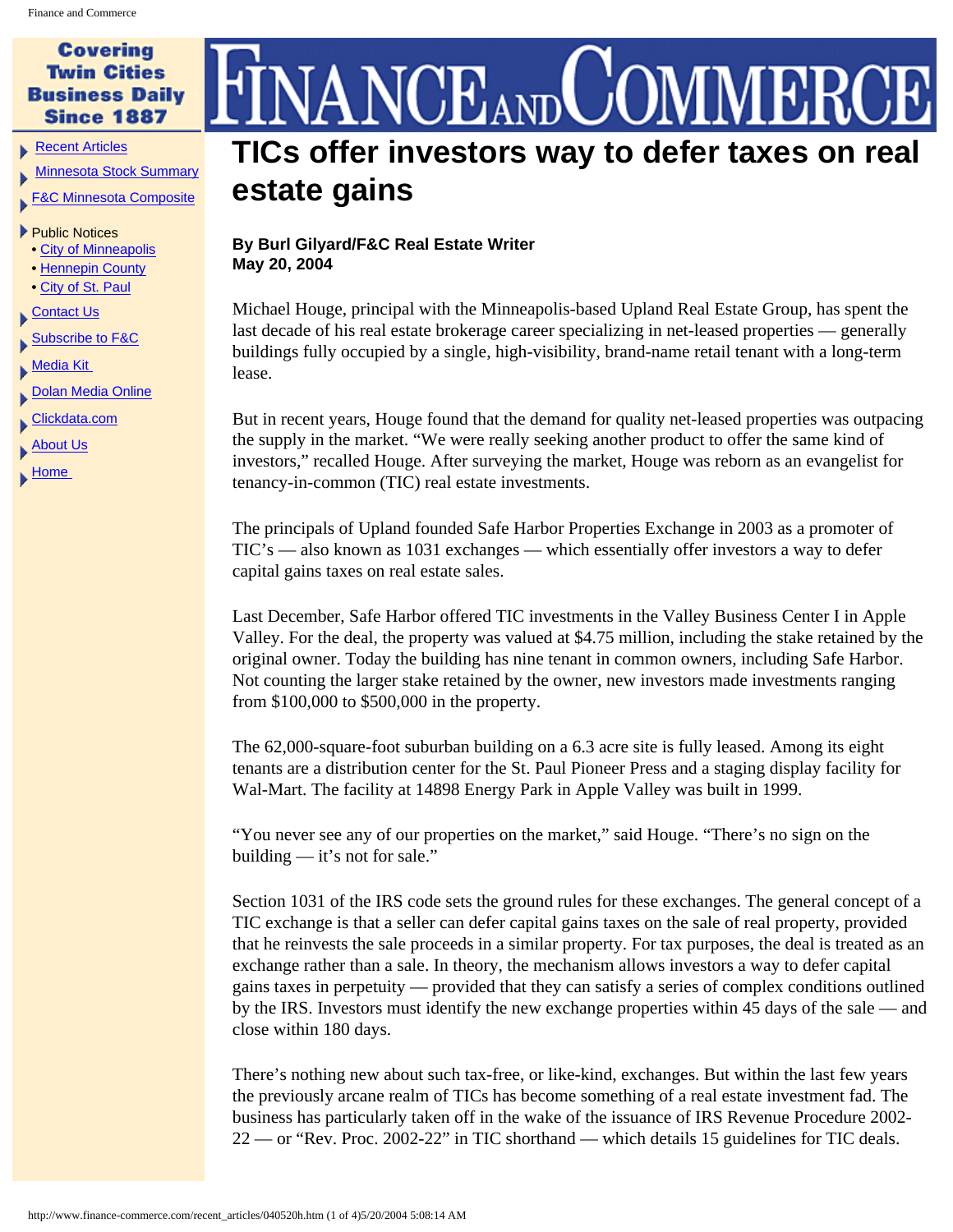In TIC deals, the co-owners must scrupulously avoid the appearance that they are operating a partnership. Per the Revenue Procedure: "The co-ownership may not file a partnership or corporate tax return, conduct business under a common name, execute an agreement identifying any or all of the co-owners as partners, shareholders, or members of a business entity, or otherwise hold itself out as a partnership or other form of business entity (nor may the co-owners hold themselves out as partners, shareholders, or members of a business entity)."

If a TIC group acts too much like a partnership, the IRS could disallow the tax deferral.

The guidelines also note that any decisions about sale, leasing and hiring a property manager demand the approval of all of the co-owners. The maximum number of co-owners for a property is 35.

Firms like Safe Harbor arguably help investors navigate through the complex regulations. "We aren't trying to do deals that I would consider shaky or risky," said Houge. "They have to be based on the fundamentals." Still, Houge notes that there is risk in any deal: "Real estate has risk. You're not buying a government bond."

Safe Harbor prefers newer properties, generally less than five years old. Typically, in the deals offered by Safe Harbor, the original owner signs onto the deal. "All of our deals include the developer staying in the deal," said Houge, whose firm bills these investors as "specialty partners."

Keith Sturm, principal with both Upland and Safe Harbor, stresses that the principals of Upland and Safe Harbor invest — and stay invested — in every TIC deal that the firm shops. "These are cash-flow properties," said Sturm.

Houge and Sturm partnered with Duane Lund, managing partner of The Geneva Organization, to create Safe Harbor. Lund brought an expertise in finance to the table; his firm packages real estate deals for investors. "I call myself a real estate retailer," said Lund. "There's just a flood of capital that's looking for a home in real estate. I think it [TIC] will be a \$4-5 billion market in the next 12 months." (Lund is an owner of Safe Harbor; Upland and Geneva, however, have no common ownership interest.)

To date, Safe Harbor has sold \$60 million in TIC investments. Safe Harbor is currently offering nine different TIC properties with a total of \$156 million in investments available. Properties include a building that houses an Ashley Furniture Home Store in Milwaukee; a building occupied by a Barnes & Noble and a PetCo in Fargo, North Dakota; an assisted living complex in Waupaca, Wisconsin; and a collection of office/warehouse buildings in Maple Grove.

While investors can get into some deals for as little as \$100,000, minimum required stakes of \$250,000 or \$500,000 are more common. And — obviously — if an investor is looking to cash out with a real estate sale, a TIC exchange isn't an option. In a 1031 exchange, IRS guidelines require that the sale proceeds be held and then distributed by a qualified intermediary — a third party not otherwise involved in the transaction.

Growth in the TIC market has been explosive. A May 2003, article in Business Week estimated that TIC investors would acquire \$3 billion in real estate in 2003 — triple the number from 2002.

An April 2004 industry estimate from OMNI Brokerage, a TIC sponsor/promoter, put actual TIC sales at roughly \$750 million in 2003, with nearly \$2 billion in projected sales for 2004.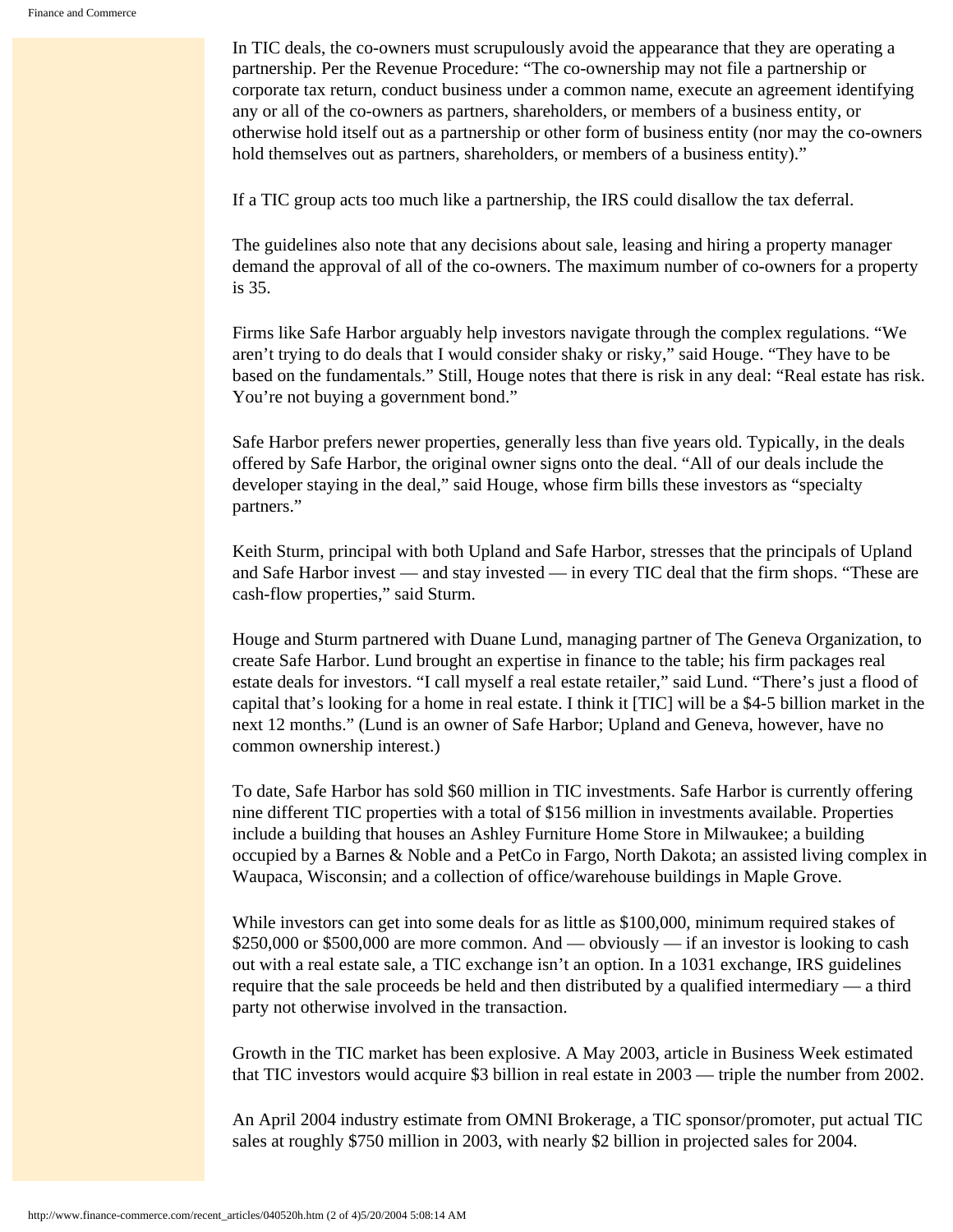Tom Dunck, midwest regional manager for Investment Property Exchange Services (or IPX), points to the climbing annual attendance of a national TIC symposium as one bellwether of the industry's rising popularity. Dunck's firm serves as a qualified intermediary for transactions.

"The first March there were about 50 people that showed up. The second year, there were about 200 there. This past year, there were over 500," said Dunck, referring to this year's event in Salt Lake City. "That is really indicative of not only the interest, but the growth that's happening. It's becoming a very, very attractive product for many investors."

Dunck is based in Chicago, but notes that his firm is close to reopening an office in the Twin Cities. "It's a dynamite area. I certainly believe it's going to gain in popularity," said Dunck, who characterizes TIC growth as "dramatic."

Yet as the TIC market grows, some industry observers are preaching caution for potential investors. Gary Gorman serves as managing partner of The 1031 Exchange Experts, a Denverbased firm that serves as a qualified intermediary for 1031 transactions.

"The whole TIC industry smells a lot like the tax-shelter stuff of the 1970s and 1980s," said Gorman. "You get a bunch of slick promoters that are trying to sell junk that doesn't have any real economic merit to it."

Gorman bluntly dismisses 70 percent of all deals promoted under the TIC umbrella as "junk." He recalls seeing one building that was only worth \$13 million being sold to TIC investors for \$18 million. "These poor investors will never get out of this property," said Gorman.

Houge knows that there are many who still view TICs warily. "It's the same thing that happened with the REITs," said Houge, who recalls that many investors were initially wary of real estate investment trusts.

Another risk for investors is that deals could be disallowed by the IRS, if not appropriately structured. "We think that there's going to be a fair amount of that kind of thing happening in the future," said Gorman, who notes another issue for the industry is insuring that deals are structured as real estate transactions — as opposed to a transaction requiring a securities license.

Despite his *caveat emptor* view of the market, Gorman does see some positive trends. "The thing that I'm seeing that's attractive is about 30 percent of the market seems to be non-1031 money," said Gorman, which represents new investment money, rather than money being rolled over from a sale into an exchange. "There are some good promoters out there that have good product that really fill a need."

But he notes that this is hardly a game for the investor who just inherited a few thousand dollars from a late aunt and wants to play the real estate game. "On the good properties, it seems like the minimum investments run \$500,000," said Gorman. "You need to get up to the bigger bucks to get some of the nicer stuff."

There are other challenges. "Not only is there a challenge finding good desirable property, but property with the right value," said Dunck. If an investor has just sold a property for \$500,000, he must find a home for the full amount. "Maybe you find a wonderful piece of property that you like, but it's only \$350,000," said Dunck.

Houge and Sturm acknowledge that TIC players will come and TIC players will go as the market intensifies. But they believe that they are positioned for the long haul. "I think in any transaction,